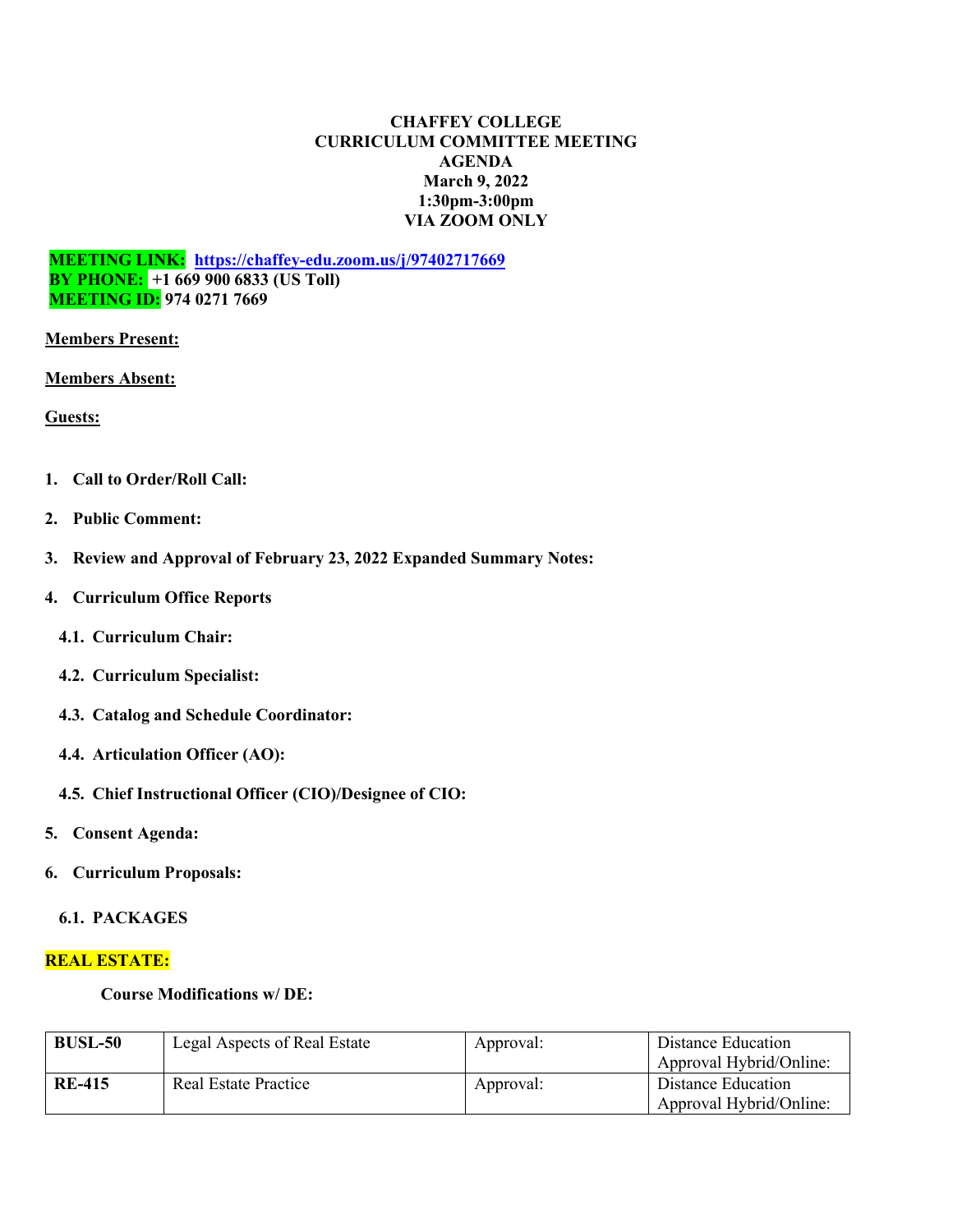## **INDUSTRIAL ELECTRICAL TECHNOLOGY**

### **Course Modifications w/ DE:**

| <b>IET-401A</b>    | Introduction to Electricity               | Approval: | <b>Distance Education Approval</b>                |
|--------------------|-------------------------------------------|-----------|---------------------------------------------------|
|                    |                                           |           | Hybrid (Always)/Fully                             |
|                    |                                           |           | Online (Emergency Only):                          |
| <b>IET-401B</b>    | <b>Industrial Basic Controls</b>          | Approval: | <b>Distance Education Approval</b>                |
|                    |                                           |           | Hybrid (Always)/Fully                             |
|                    |                                           |           | Online (Emergency Only):                          |
| <b>IET-403A</b>    | <b>Electrical Motors and Controls I</b>   | Approval: | <b>Distance Education Approval</b>                |
|                    |                                           |           | Hybrid (Always)/Fully                             |
|                    |                                           |           | Online (Emergency Only):                          |
| <b>IET-403B</b>    | <b>Electrical Motors and Controls II</b>  | Approval: | <b>Distance Education Approval</b>                |
|                    |                                           |           | Hybrid (Always)/Fully                             |
|                    |                                           |           | Online (Emergency Only):                          |
| <b>IET-405</b>     | National Electric Code                    | Approval: | <b>Distance Education Approval</b>                |
|                    |                                           |           | Hybrid/Online:                                    |
| <b>IET-407</b>     | <b>Electrical Blueprints</b>              | Approval: | <b>Distance Education Approval</b>                |
|                    |                                           |           | Hybrid/Online:                                    |
| <b>IET-411</b>     | Programmable Logic Controllers            | Approval: | <b>Distance Education Approval</b>                |
|                    |                                           |           | Hybrid (Always)/Fully                             |
|                    |                                           |           | Online (Emergency Only):                          |
| <b>IET-413</b>     | Intermediate Programmable Logic           | Approval: | <b>Distance Education Approval</b>                |
|                    | Controllers                               |           | Hybrid (Always)/Fully                             |
|                    |                                           |           | Online (Emergency Only):                          |
| IET-414            | Advanced Programmable Logic               | Approval: | <b>Distance Education Approval</b>                |
|                    | Controllers                               |           | Hybrid:                                           |
| <b>IET-415</b>     | <b>Advanced Electricity Laboratory</b>    | Approval: | <b>Distance Education Approval</b>                |
|                    |                                           |           | Hybrid:                                           |
| <b>IET-417</b>     | <b>Electrical Troubleshooting</b>         | Approval: | <b>Distance Education Approval</b>                |
|                    |                                           |           | Hybrid (Emergency Only):                          |
| <b>IET-419</b>     | DC Variable Speed Drive                   | Approval: | <b>Distance Education Approval</b>                |
|                    |                                           |           | Hybrid (Always)/Fully                             |
| <b>IET-420</b>     |                                           |           | Online (Emergency Only):                          |
|                    | <b>Fundamentals of Control Systems</b>    | Approval: | <b>Distance Education Approval</b>                |
|                    | Technology                                |           | Hybrid (Always)/Fully<br>Online (Emergency Only): |
| <b>IET-421</b>     | AC Variable Frequency Speed Drive         | Approval: | <b>Distance Education Approval</b>                |
|                    |                                           |           | Hybrid (Always)/Fully                             |
|                    |                                           |           | Online (Emergency Only):                          |
| <b>IET-422</b>     | <b>OSHA Safety Training</b>               | Approval: | <b>Distance Education Approval</b>                |
|                    |                                           |           | <b>Fully Online (Emergency</b>                    |
|                    |                                           |           | Only):                                            |
| <b>IET-460</b>     | Introduction to Photovoltaic Installation | Approval: | <b>Distance Education Approval</b>                |
|                    |                                           |           | Hybrid/Online:                                    |
| <b>IET-484ABCD</b> | <b>Industrial Electricity Internship</b>  | Approval: | <b>Distance Education Approval</b>                |
|                    |                                           |           | Hybrid/Online:                                    |
| <b>IETELMT-</b>    | Hydraulic Fundamentals                    | Approval: | <b>Distance Education Approval</b>                |
| 430                |                                           |           | Hybrid (Always)/Fully                             |
|                    |                                           |           | Online (Emergency Only):                          |
| <b>IETELMT-</b>    | Electrical Control of Hydraulic Systems   | Approval: | <b>Distance Education Approval</b>                |
| 432                |                                           |           | Hybrid (Always)/Fully                             |
|                    |                                           |           | Online (Emergency Only):                          |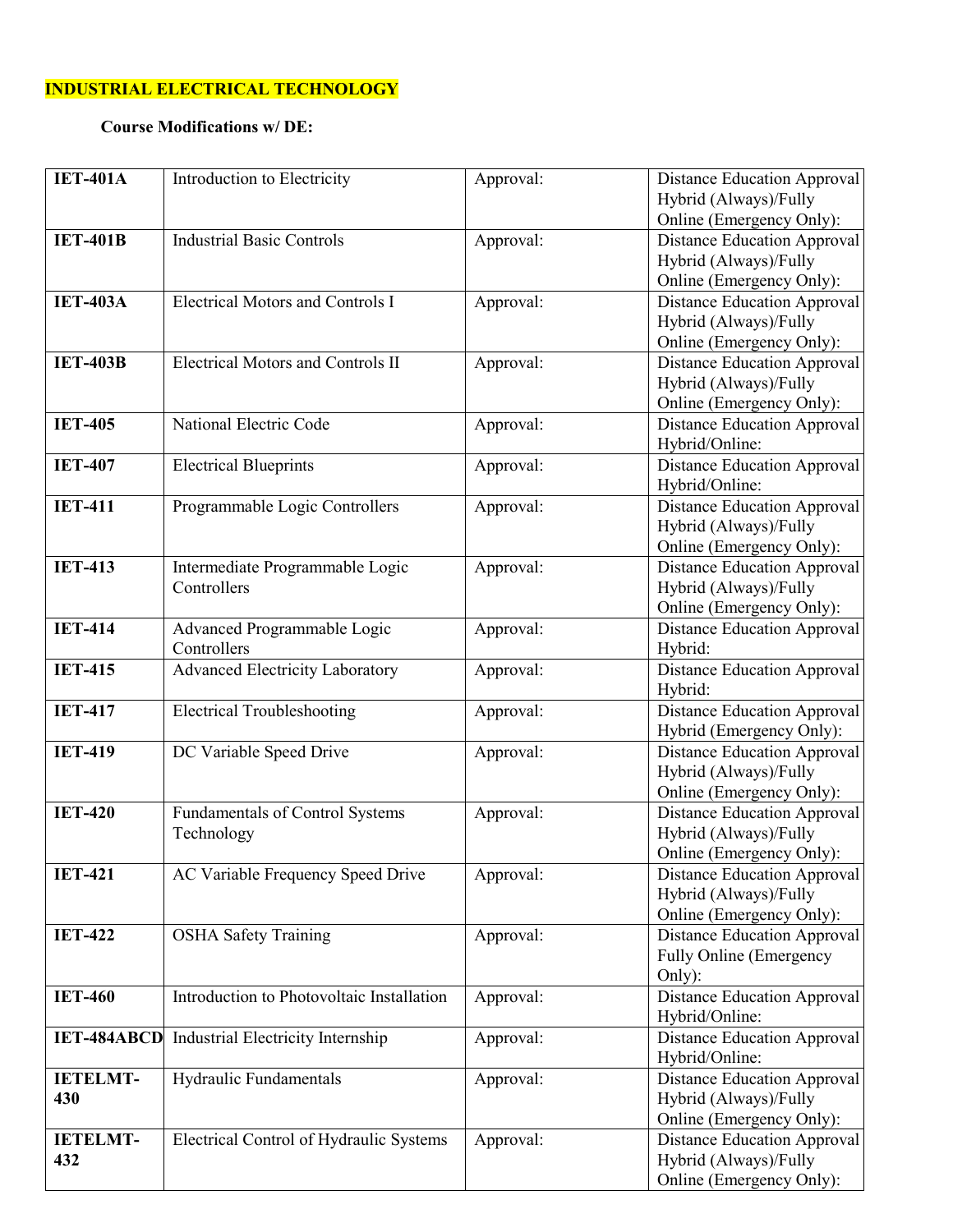| <b>IETELMT-</b> | <b>Pneumatics Fundamentals</b>                 | Approval: | Distance Education Approval        |  |
|-----------------|------------------------------------------------|-----------|------------------------------------|--|
| 436             |                                                |           | Hybrid (Always)/Fully              |  |
|                 |                                                |           | Online (Emergency Only):           |  |
| <b>IETELMT-</b> | <b>Electrical Control of Pneumatic Systems</b> | Approval: | <b>Distance Education Approval</b> |  |
| 438             |                                                |           | Hybrid (Always)/Fully              |  |
|                 |                                                |           | Online (Emergency Only):           |  |
| <b>IETMECH-</b> | Introduction to Mechatronics                   | Approval: | Distance Education Approval        |  |
| 400             |                                                |           | Hybrid:                            |  |
| <b>IETMECH-</b> | Robotics and Sequencing                        | Approval: | Distance Education Approval        |  |
| 401             |                                                |           | Hybrid:                            |  |
| <b>IETMECH-</b> | Mechatronics Troubleshooting                   | Approval: | <b>Distance Education Approval</b> |  |
| 402             |                                                |           | Hybrid:                            |  |

#### **Course Deactivations:**

| INDMM-600        | Intro to Construction Safety, Trade Math,   | Approval: |
|------------------|---------------------------------------------|-----------|
|                  | Rigging, and Tools                          |           |
| <b>INDMM-601</b> | Basic Communication and Employability       | Approval: |
|                  | Skills, and Core Testing                    |           |
| <b>INDMM-602</b> | Fundamentals of Industrial Maintenance,     | Approval: |
|                  | Oxyfuel, and Craft Skills                   |           |
| <b>INDMM-603</b> | Trade Math and Drawings, Material Handling, | Approval: |
|                  | and Mobile Equipment                        |           |

#### **Program Modifications:**

| Electromechanical            | Certificate of Career      | Approval: |
|------------------------------|----------------------------|-----------|
| <b>Technology Level I</b>    | Preparation                |           |
| <b>Industrial Electrical</b> | AS                         | Approval: |
| <b>Technology</b>            |                            |           |
| <b>Industrial Electrical</b> | Certificate of Achievement | Approval: |
| <b>Technology Level I</b>    |                            |           |
| <b>Industrial Electrical</b> | Certificate of Achievement | Approval: |
| <b>Technology Level II</b>   |                            |           |
| <b>Industrial Electrical</b> | Certificate of Achievement | Approval: |
| <b>Technology Level III</b>  |                            |           |
| <b>Mechatronics</b>          | AS                         | Approval: |
|                              |                            |           |
| <b>Mechatronics Level I</b>  | Certificate of Achievement | Approval: |
| <b>Mechatronics Level II</b> | Certificate of Achievement | Approval: |

#### **Program Deactivations:**

| Industrial Maintenance    | Certificate of Completion | Approval: |
|---------------------------|---------------------------|-----------|
| Mechanic Skills Builder 1 |                           |           |

#### **7. Discussion/Action Items:**

**7.1. Upcoming Curriculum Committee Elections:** The Curriculum Office has notified faculty via email that the following Curriculum Representative terms are available. A [nomination form](https://forms.gle/VusmxpxYuJpkV4Wm8) is linked in the notification. Interested faculty can submit a nomination form(s) for either themselves and/or a colleague they wish to recommend. Please be sure to speak to a potential nominee before nominating them for a position. If more than one person is interested for the same position, the Curriculum Representative whose term is still active in that area will run elections. The following positions will be open for the 2022-2024 terms and any one-year terms available.